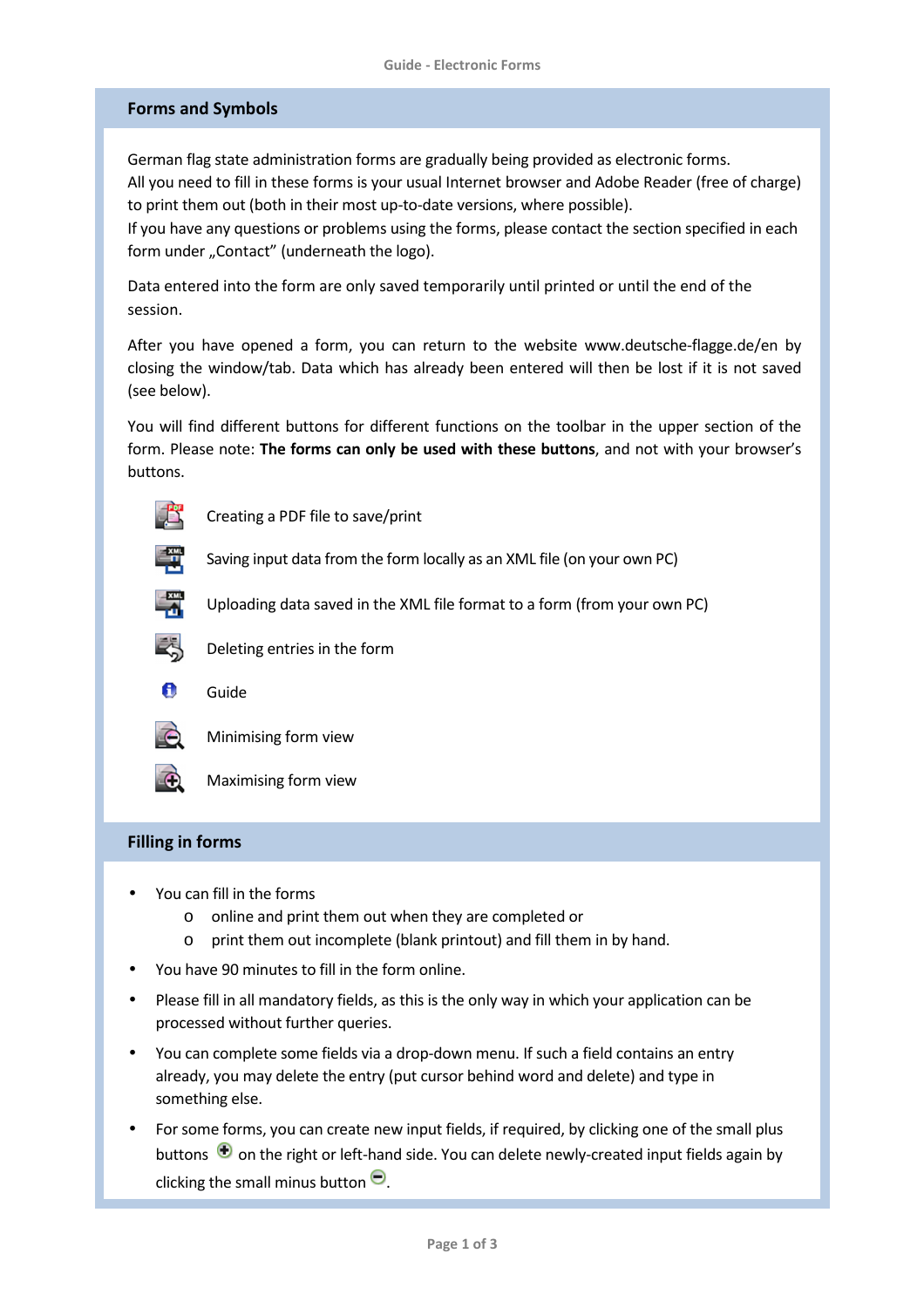# **Filling in forms (continued)**

• A certain format is required to enter your data into some fields. You will see this when you hover over the field with the mouse.

## **Saving input data as an XML file**

- You can save the data you have entered into the form on your computer as an XML file at any time
	- − if you want to stop working and back up the data you have entered or
	- if you would like to use the input data again for the next application or
	- if you would like to use data which does not change for various applications.
- XML files use up very little memory. They can be uploaded to the form at any time.
- The following notice appears when you click

#### Download XML data



 $\circledR$ 

### **Important:**

- Please do not make any changes to the file, otherwise you will not be able to input the data into the form again!
- If you require a record for your personal file, please save or print the completed form in PDF

format by clicking .

# **Uploading an XML file to the form**

Form data which you have saved as an XML file can be uploaded to the open form again if you click  $2 \times M$ 

 $\mathbf{f}$ , for example to continue filling in the form or make another application.

The form data is uploaded in various stages and automatically added to the form. Please follow the instructions on the screen.

**Please always check that the transferred data is still current.**